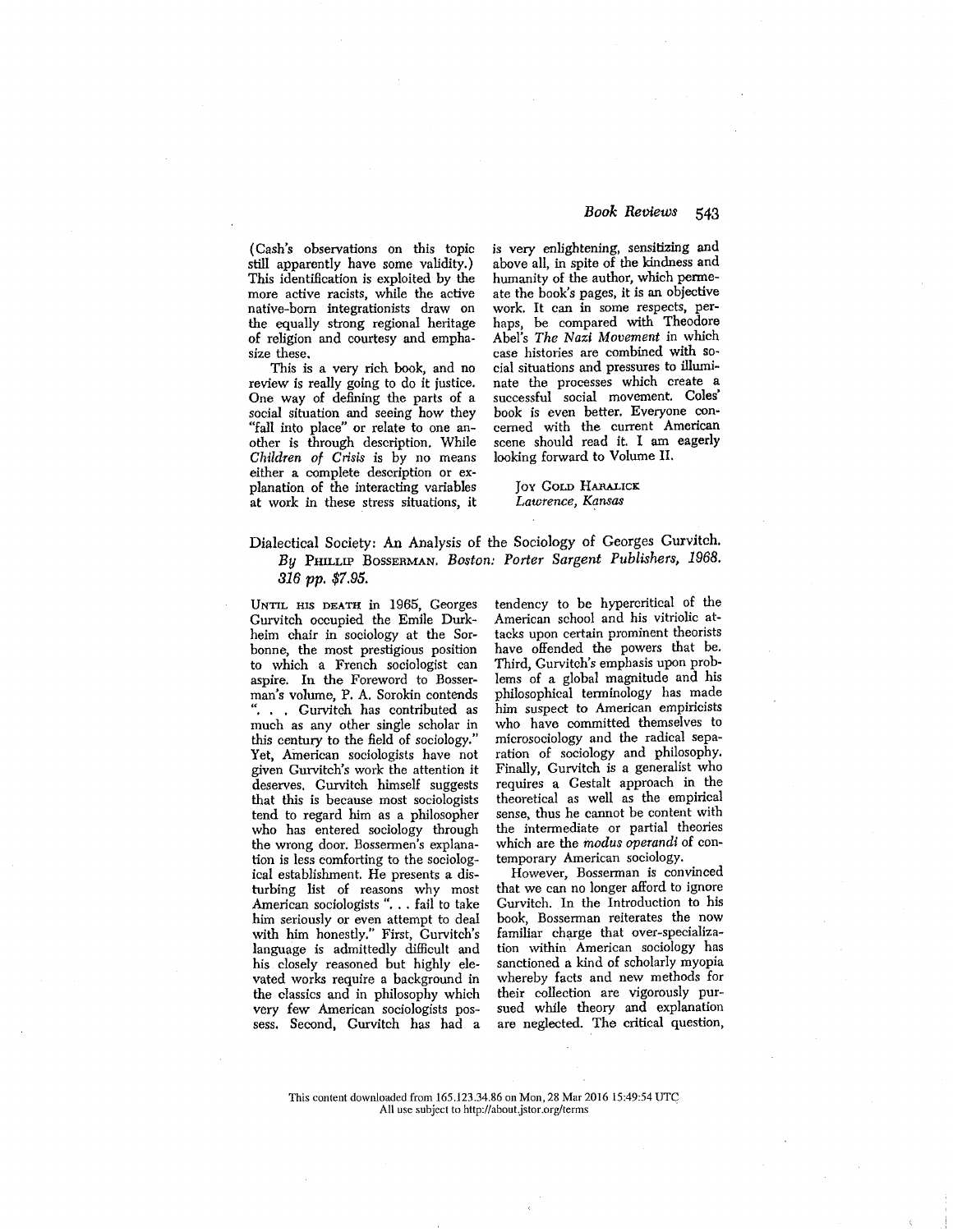# 544 THE SOCIOLOGICAL QUARTERLY

"why?" remains unanswered. Indeed, it is no longer asked. Bossennan argues that if sociology is to confront the significant issues of our time, it must at least attempt to explain why modem man and society are what they are today. He believes this task requires a generalist who possesses the philosopher's sensitivity to the place of values, the relationships prevailing among seemingly disparate facts, and the observer's relation to his data, as well as the historian's understanding of the past. Bosserman describes Gurvitch as such a general- ist.

Thus, in this work, Bosserman acts as an apologist for the sociology of Georges Gurvitch. He assumes a formidable role since Gurvitch's theory has been fifty years in the making and is to be found, in numerous states of revision, distributed throughout the more than thirty volumes which he authored. Yet, Bosserman manages to put together a generally coherent and informative book which should go a long way toward remedying the information gap which he so vigorously deplores.

Since Bosserman is concerned with Gurvitch the generalist, he elects to concentrate primarily upon an exposition and analysis of Gurvitch's macrosociology or horizontal view of sociology, his study of social groupings. The concept of "total social phenomena," derived from Mauss, is a basic feature of Gurvitch's macrosociology. It refers to the wholeness, the totality, the complexity of social reality. Gurvitch uses this idea to illustrate the inadequacy of simplistic, unilateral views of social dynamics. He contends that a "depth sociology" is required to deal with the revolutionary, irrational, fluctuating characteristics of modem nations or societies. Within Gurvitch's depth sociology, the dialectical process assumes a twofold significance. Gurvitch not only regards it as the basic method for sociological analysis but he also

imputes a dialectical character to real social movements. That is, the dialectic is not only a form of logic but the fundamental process of social dynamics. Gurvitch does not consider his own dialectical system as a mere extension of the tradition of Hegel and Marx. He maintains that his scheme is derived empirically since it is inspired by the images of reality which have emerged from the discoveries of modem physics. Bohr's Principle of Complementarity is particularly influential. Thus, the dialectical process elaborated by Gurvitch involves five "operational forms": complementarity, mutual implication, ambiguity, polarization, and reciprocity of perspectives.

Gurvitch's critics have long faulted him for his love of taxonomy. Yet, his dialectical sociology would have little meaning if it were to be considered apart from his classificatory systems. Consequently, the bulk of Bosserman's exposition consists of a summary of Gurvitch's elaborate codification of social reality. A brief opening chapter outlines the notion of total social phenomena and indicates the purpose of the book. The second chapter on Gurvitch's "background and life" is actually devoted primarily to a recapitulation of his juridical studies in which we receive an early glimpse of his fondness for definition. In Chapter Three, Bosserman reviews Gurvitch's criticisms of contemporary and historical sociology and outlines Gurvitch's preference for a typological sociology which abandons the search for absolute laws. The next chapter consists of a detailed examination of Gurvitch's conception of the total social phenomena, the method for its study, the methodological assumptions involved in what he calls the "vertical view" of social reality, and an analysis of each of the ten "depth levels" of social reality (from the superficial, observable manifestations of social organization to the least accessible and more spontaneous aspects

This content downloaded from 165.123.34.86 on Mon, 28 Mar 2016 15:49:54 UTC All use subject to http://about.jstor.org/terms